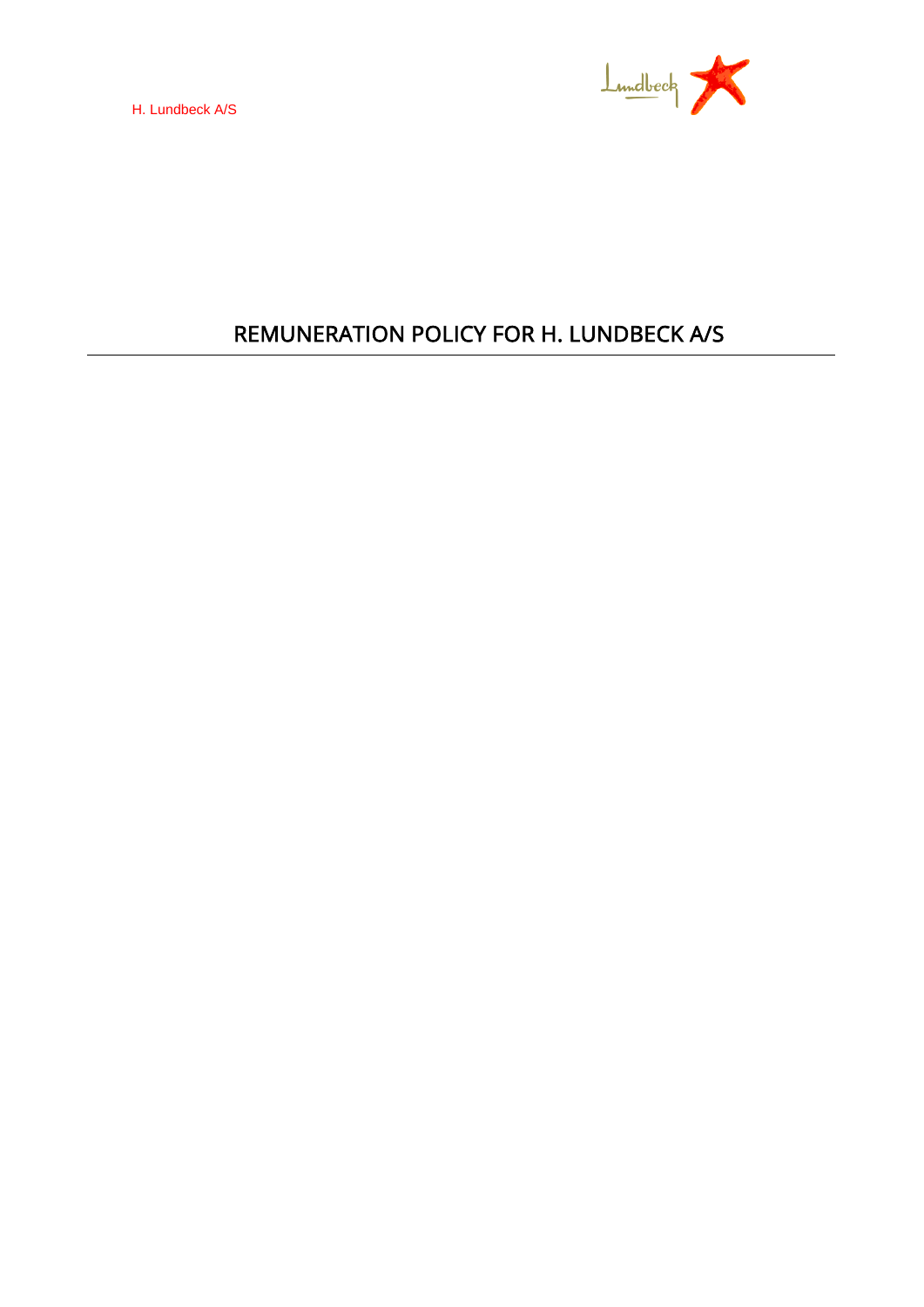

# Table of contents

| 1. | GENERAL INTRODUCTION, OBJECTIVES AND SUMMARY OF AMENDMENTS 3      |  |
|----|-------------------------------------------------------------------|--|
| 2. |                                                                   |  |
| 3. |                                                                   |  |
| 4. | PROCESS FOR DRAFTING, REVISION AND IMPLEMENTATION OF THE POLICY13 |  |
| 5. | <b>EXISTING COMMITMENTS AND DEROGATION FROM THE POLICY  14</b>    |  |
| 6. |                                                                   |  |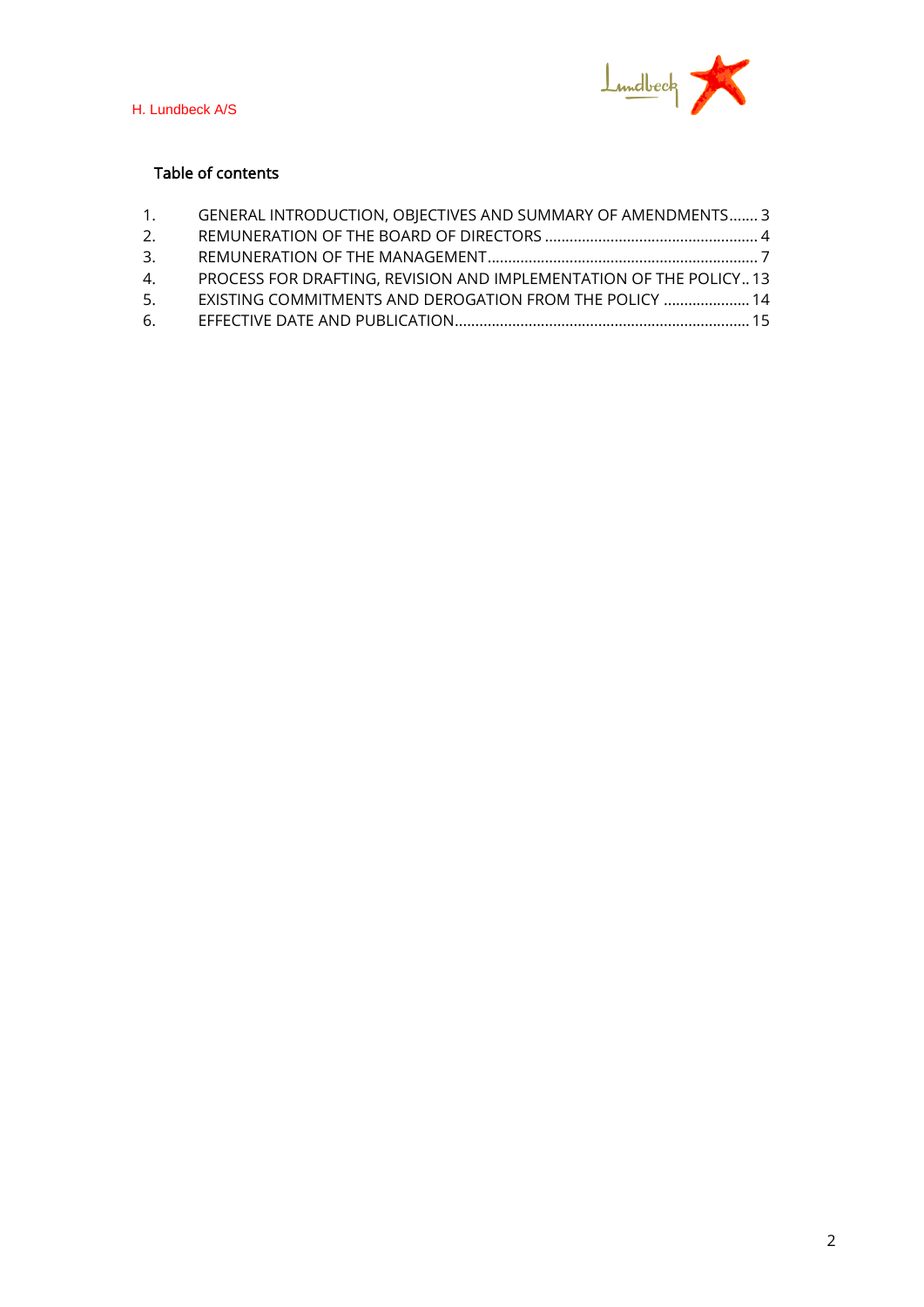

## 1. GENERAL INTRODUCTION, OBJECTIVES AND SUMMARY OF AMENDMENTS

- 1.1 This remuneration policy (the "Policy") describes the overall principles of and framework for remuneration of the Board of Directors (the "Board") and the registered management board (the "Management") of H. Lundbeck A/S. The Management means all managers registered with the Danish Business Authority (Erhvervsstyrelsen). Lundbeck's Remuneration & Nomination Committee (the "Committee") has prepared the Policy and submitted it to the Board for discussion and approval.
- 1.2 The overall objectives of this Policy are to set out a framework for remuneration that:
	- a) is clear and understandable and contributes to Lundbeck's business strategy, long-term interests and sustainability;
	- b) attracts, motivates and retains qualified members of the Board and of the Management;
	- c) ensures alignment of the Board's and the Management's interests with the interests of Lundbeck, its shareholders and other stakeholders; and
	- d) provides transparency to Lundbeck's shareholders and ensures shareholder influence.

Lundbeck considers that the remuneration components, remuneration levels and the remuneration split set out in the Policy will ensure these objectives.

- 1.3 Summary of amendments: Since the Annual General Meeting's approval of the Policy on 24 March 2020 the below significant amendments have been made to the Policy. The shareholders' vote and input have been taken into consideration to the extent applicable.
	- a) Lundbeck has introduced an obligation to indemnify certain directors and officers against third party claims incurred, see Clauses [2.2.6](#page-5-0) and [3.2.5](#page-8-0) for more details. Lundbeck aims to provide a reasonable level of coverage of liability considering the nature of the business of Lundbeck. Due to a recent general hardening of the D&O insurance market, it has proved difficult to take out directors' and officers' liability insurance to maintain the level of coverage that Lundbeck, on the professional advice of its insurance brokers, has provided and generally considered reasonable to protect its directors and officers during recent years. Accordingly, it is assessed and determined to be in the best interest of Lundbeck and its shareholders, including with a view to attract and retain suitable candidates, that Lundbeck's directors and officers are offered appropriate supplementary indemnification as further described in this Policy.
	- b) Clause [3.5.1](#page-10-0) regarding claw-back of STI and LTI has been amended to reflect the wording in recommendation 4.1.6 of the new Corporate Governance Recommendations with effective date 1 January 2021.
	- c) Clause [3.4.1](#page-9-0) regarding the LTI Instruments has been amended to reflect the new share structure with A-shares and B-shares approved on the extraordinary general meeting 8 June 2022.
	- d) Clause [3.4.5](#page-10-1) regarding the conditions for vesting of LTI-programs have been amended to include the possibility for the Board to set corporate social sustainability targets as a condition for vesting.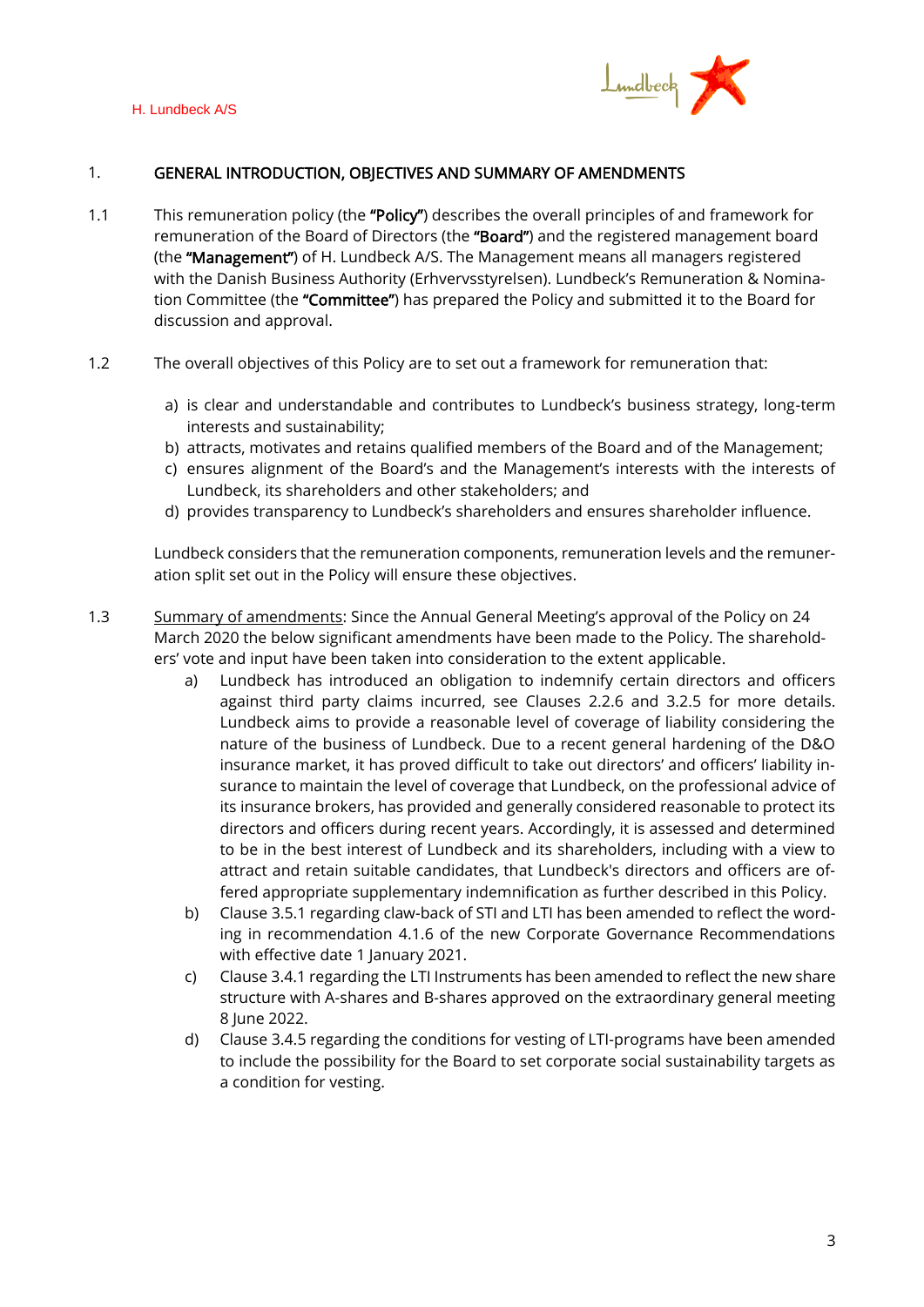

# 2. REMUNERATION OF THE BOARD OF DIRECTORS

## 2.1 Introduction, general principles and process

- 2.1.1 The overall goals of the remuneration to the Board are to attract and retain competent expertise from the relevant international business community, ensure determination and implementation of Lundbeck's business strategy, and to ensure long-term interests and sustainability of Lundbeck and its business. The remuneration is primarily fixed by taking market practice for comparable companies and the required competencies and workload into consideration.
- 2.1.2 Any employee-elected members of the Board will receive the same remuneration as members of the Board elected by the General Meeting. Remuneration paid to employee-elected members of the Board in their capacity as employees of Lundbeck, including remuneration under shortterm and/or long-term incentive scheme (if any), falls outside this Policy.
- 2.1.3 Board members elected by the General Meeting hold office for one-year terms and the members are eligible for re-election. The base fees and additional fees described in Clause [2.2.1](#page-3-0) below are reviewed on an annual basis by the Board and will be presented to the Annual General Meeting for approval (for 'current financial year') as a separate agenda item.

# 2.2 Remuneration of the Board

<span id="page-3-0"></span>2.2.1 All ordinary Board members receive a *fixed annual base fee (the base fee)*. The Chairman receives up to three (3) times the base fee, and the Deputy Chairman receives up to two (2) times the base fee.

The ordinary members and the Chairmen of the Audit Committee, the Scientific Committee, the

Remuneration & Nomination Committee and any other committee established by the Board will

receive an *additional fee* that may vary but will not exceed the base fee. Further, Board members with permanent residence outside of Europe will as compensation for time and travel receive an additional fee that will not exceed the base fee.

None of the above-mentioned fees exclude each other. For example, if the Chairman of the Board serves as a member of a committee, or if a member of the Board serves in more than one committee, the fees above will be cumulative.

- 2.2.2 Members of the Board may receive an additional fee for operational tasks carried out on an ad hoc basis outside the scope of the ordinary duties of the Board. The Chairman of the Board shall approve such tasks and determine such additional fee prior to the execution of the tasks. The additional fee shall reasonably reflect the time spent and the workload of the ad hoc operational task carried out and must be approved prior to or subsequently by the general meeting.
- 2.2.3 The Board members may be reimbursed by Lundbeck for their travelling, accommodation, training and similar costs associated with the Board work.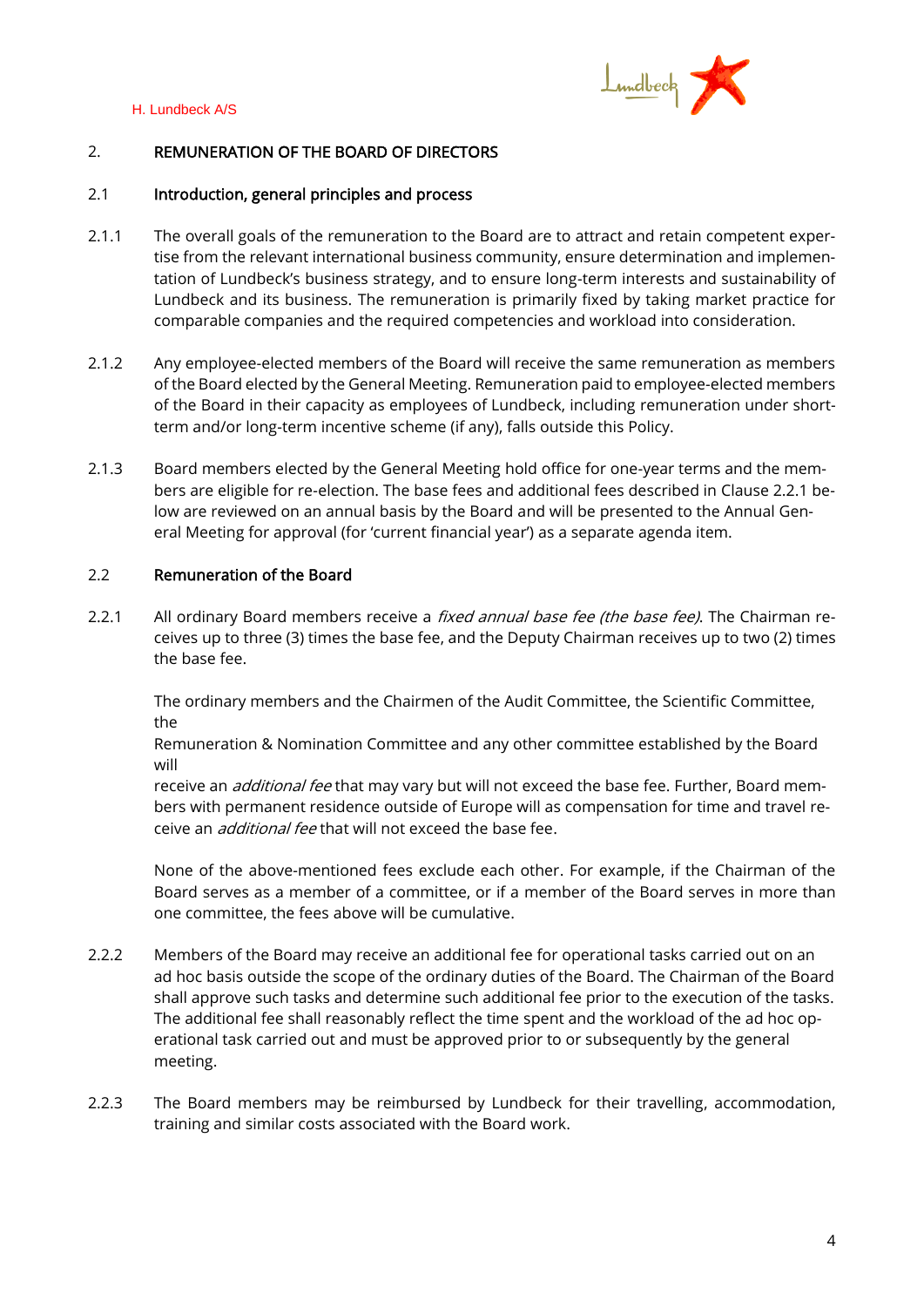

- 2.2.4 The remuneration to the Board may be subject to Danish taxation, which will be payable by the individual Board members. Lundbeck may choose to pay contribution to social security and similar taxes imposed by foreign authorities.
- 2.2.5 No pension schemes are included in the remuneration to the Board and no special termination terms apply to the Board members in the event of resignation from the Board. There are no special retention and redundancy schemes for the Board Members.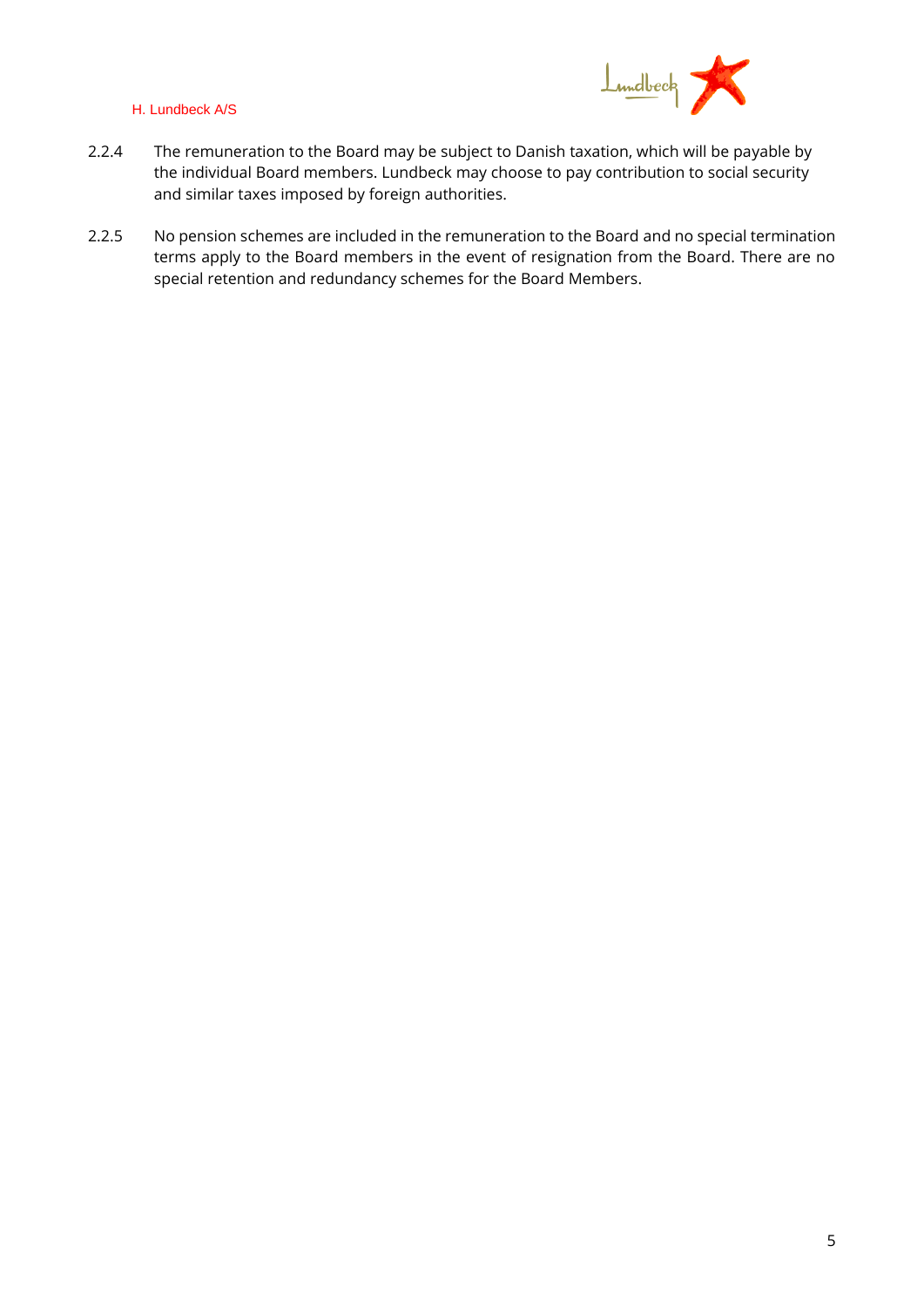

- <span id="page-5-0"></span>2.2.6 Lundbeck may take out and pay relevant insurances, including customary directors' and officers' liability insurance. Lundbeck shall indemnify and hold harmless Board members from and against third party claims incurred in the discharge of their duties towards Lundbeck. Any such indemnification shall be secondary to any coverage under directors' and officers' liability insurance taken out by Lundbeck from time to time, i.e. Lundbeck shall only become obliged to provide indemnification towards a Board member in case the directors' and officers' liability insurance is exhausted, and subject to the same terms, conditions and limitations (including covered claims and losses, notification procedure etc.) as are applicable to such directors' and officers' liability insurance, provided that any indemnification by Lundbeck shall not include any claims against a Board member that are based on any fraudulent or grossly negligent actions or any criminal behavior or sanctions. The maximum aggregate indemnification amount granted by Lundbeck towards Board members, Management and other persons comprised by Lundbeck's Executive Management team (see Clause [3.2.5\)](#page-8-0) per insurance year shall be an amount equal to the difference between i) the level of coverage that the Company, on the professional advice of its insurance brokers, considers reasonable to protect its directors and officers and has endeavored to take out for the relevant insurance year; and ii) the total insurance coverage achieved for that insurance year. Such indemnity shall be with the addition of a supplementary indemnification amount which shall reflect and be equivalent to any applicable tax liability amount for any directors' or officers' tax liability amount incurred as a result of an indemnification amount becoming effective and paid-out on behalf of any person comprised by the indemnification. Notwithstanding the generality of the above principles, Lundbeck may in specific circumstances indemnify and hold harmless Board members from and against third party claims incurred in the discharge of their duties towards Lundbeck in excess of the stipulated monetary limitations but otherwise on the same basis as set out above.
- 2.2.7 The Board will not participate in bonus or incentive programs.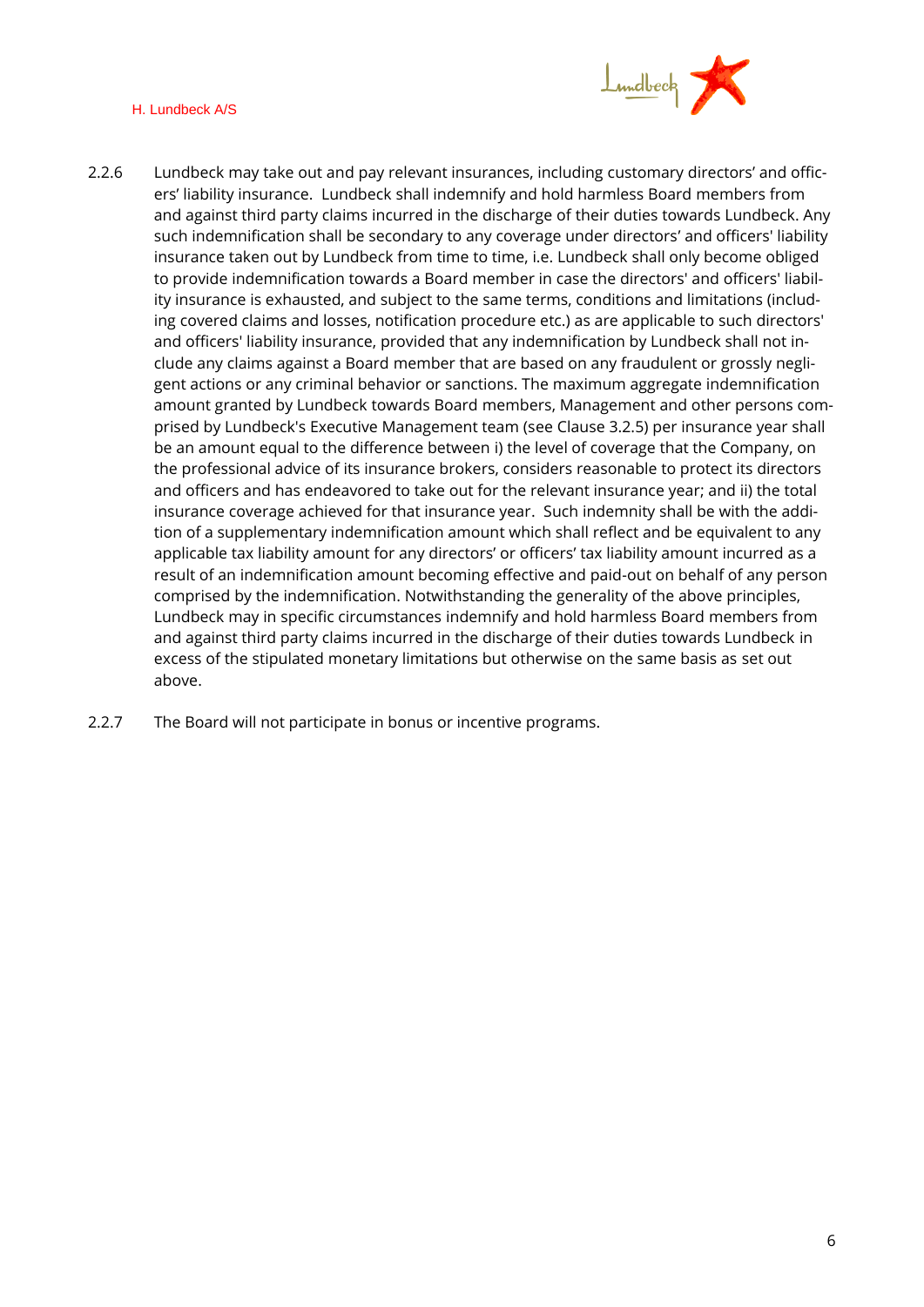

## 3. REMUNERATION OF THE MANAGEMENT

## 3.1 Remuneration components – overview and explanation

#### 3.1.1 Overview:

In order to attract the desired competencies within key areas, create value for the benefit of Lundbeck's shareholders and other stakeholders, fulfil Lundbeck's business strategy and to secure short-term and long-term interests and sustainability the remuneration to the Management may consist of the remuneration components and remuneration split set out in the overview table below. Each remuneration component is described in further detail below.

| <b>Remuneration component</b>                    | Maximum compared to fixed annual base salary                                                                                                                                                                                                                                                                                                                                                                                                                                                                                                                                                                          |
|--------------------------------------------------|-----------------------------------------------------------------------------------------------------------------------------------------------------------------------------------------------------------------------------------------------------------------------------------------------------------------------------------------------------------------------------------------------------------------------------------------------------------------------------------------------------------------------------------------------------------------------------------------------------------------------|
| Fixed annual base salary                         | 100 %                                                                                                                                                                                                                                                                                                                                                                                                                                                                                                                                                                                                                 |
| Pension                                          | Up to 26.1 %                                                                                                                                                                                                                                                                                                                                                                                                                                                                                                                                                                                                          |
| Customary benefits, e.g. mobile                  | Customary level                                                                                                                                                                                                                                                                                                                                                                                                                                                                                                                                                                                                       |
| phone, newspapers and memberships                |                                                                                                                                                                                                                                                                                                                                                                                                                                                                                                                                                                                                                       |
| Other benefits                                   | 10 %                                                                                                                                                                                                                                                                                                                                                                                                                                                                                                                                                                                                                  |
| (including company car)                          |                                                                                                                                                                                                                                                                                                                                                                                                                                                                                                                                                                                                                       |
| Insurance & Indemnification                      | See Clause 3.2.5                                                                                                                                                                                                                                                                                                                                                                                                                                                                                                                                                                                                      |
| STI payment levels                               | CEO:<br>Minimum: 0 %<br>$\blacksquare$                                                                                                                                                                                                                                                                                                                                                                                                                                                                                                                                                                                |
|                                                  | Target: 100 %<br>$\overline{a}$                                                                                                                                                                                                                                                                                                                                                                                                                                                                                                                                                                                       |
|                                                  | Maximum: 117 %                                                                                                                                                                                                                                                                                                                                                                                                                                                                                                                                                                                                        |
|                                                  | Other members of the Management:<br>Minimum: 0 %<br>$\overline{\phantom{a}}$                                                                                                                                                                                                                                                                                                                                                                                                                                                                                                                                          |
|                                                  | Target: 33.33 %<br>$\overline{\phantom{m}}$                                                                                                                                                                                                                                                                                                                                                                                                                                                                                                                                                                           |
|                                                  | Maximum: 50 %                                                                                                                                                                                                                                                                                                                                                                                                                                                                                                                                                                                                         |
| LTI grant levels and value at time of<br>vesting | Grant levels:<br>The grant levels are used to calculate the number of LTI Instruments<br>granted, see Clause 3.4.2 below. The grant levels for the CEO are:<br>Minimum: 0 %                                                                                                                                                                                                                                                                                                                                                                                                                                           |
|                                                  | Maximum: 100 %                                                                                                                                                                                                                                                                                                                                                                                                                                                                                                                                                                                                        |
|                                                  | The grant level for other members of the Management are:<br>Minimum: 0 %                                                                                                                                                                                                                                                                                                                                                                                                                                                                                                                                              |
|                                                  | Maximum: 50 %                                                                                                                                                                                                                                                                                                                                                                                                                                                                                                                                                                                                         |
|                                                  | Value at time of vesting:<br>The actual number of LTI Instruments vesting is linked to and depender<br>on the achievement of certain conditions for vesting. The number of LTI<br>Instruments vesting may thus be reduced or lapse entirely if the vesting<br>conditions are only achieved partially or not achieved at all. If none of th<br>vesting conditions are fulfilled, then none of the LTI Instruments will ves<br>and the value of the program for the Management member will in such<br>case be 0. The actual value of each vested LTI Instrument depends on th<br>development in Lundbeck's share price. |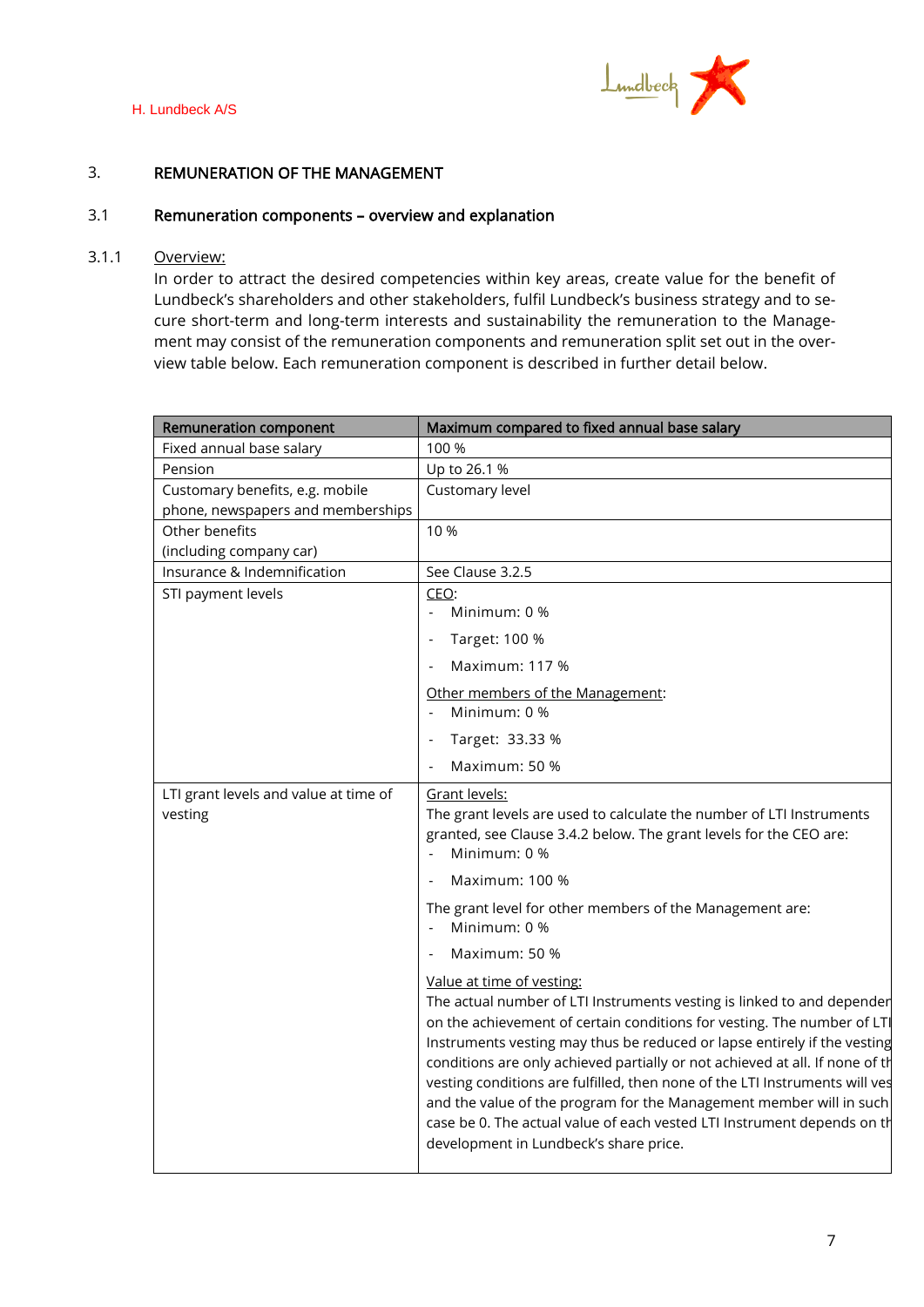

| Special remuneration<br>(hiring and retention) | Hiring and retention:<br>Sign-on and retention fees and bonusses (or similar):<br>Maximum: 100 %<br>$\overline{\phantom{0}}$                                                                    |
|------------------------------------------------|-------------------------------------------------------------------------------------------------------------------------------------------------------------------------------------------------|
|                                                | Hiring:<br>Compensation and buy-out e.g. compensation for loss of STI, LTI<br>Maximum: 400 %<br>Housing allowance, settling allowance and similar:<br>25 % of fixed annual base salary per year |
| Termination and severance payments             | See Clause 3.7                                                                                                                                                                                  |

### 3.1.2 Explanation:

This Policy and the remuneration components and the remuneration split to the Management contribute to Lundbeck's business strategy, long-term interests and sustainability in several ways.

The fixed remuneration components: The purpose of the fixed annual base salary, the pension, customary benefits and other benefits is to ensure that Lundbeck can attract and retain the talent, competencies and the skillset required. By providing a competitive remuneration and benefits

package, the fixed remuneration components will contribute to Lundbeck's business strategy, long-term interests and secure economic, financial, innovational and R&D sustainability. Further, the contract of the contract of the contract of the contract of the contract of the contract of the contract of the contract of the contract of the contract of the contract of the contract of the contract of the cont

purpose of the pension is to encourage planning for retirement and long-term savings.

Short-term incentives: The main purpose of the STI is to ensure focus on important primarily short-term KPIs and reward results that are necessary to successfully implement and execute Lundbeck's business strategy and short-term goals. The STI program for Management members may include KPIs that link to financial results and innovation, thereby securing sustainability and/or that the control of the control of the control of the control of the control of the control of the control of the control of the control of the control of the control of the control of the control of the control of

directly contribute to environmental and corporate social sustainability.

Long-term incentives. The purpose of the LTI is to incentivise and reward long-term value creation and align with shareholders' interests by fulfilling strategic goals. By providing a stake in or link to the development and performance of Lundbeck's shares, the Management will have further incentive to drive innovation and pipeline and to grow Lundbeck on a long-term sustainable basis for the benefit of all stakeholders. Further, the LTI serves the purpose of ensuring loyalty towards Lundbeck and its long-term value creation and ensuring retention of Management members.

Special remuneration components: The special remuneration components have largely the similar goal and purpose as the fixed remuneration components. In addition, they play an important role for Lundbeck to address specific challenges that may arise when hiring and retaining the necessary competencies and thereby they contribute to the successful composition of the Management for the benefit of Lundbeck's business strategy, long-term goals and sustainability.

#### 3.2 Fixed remuneration components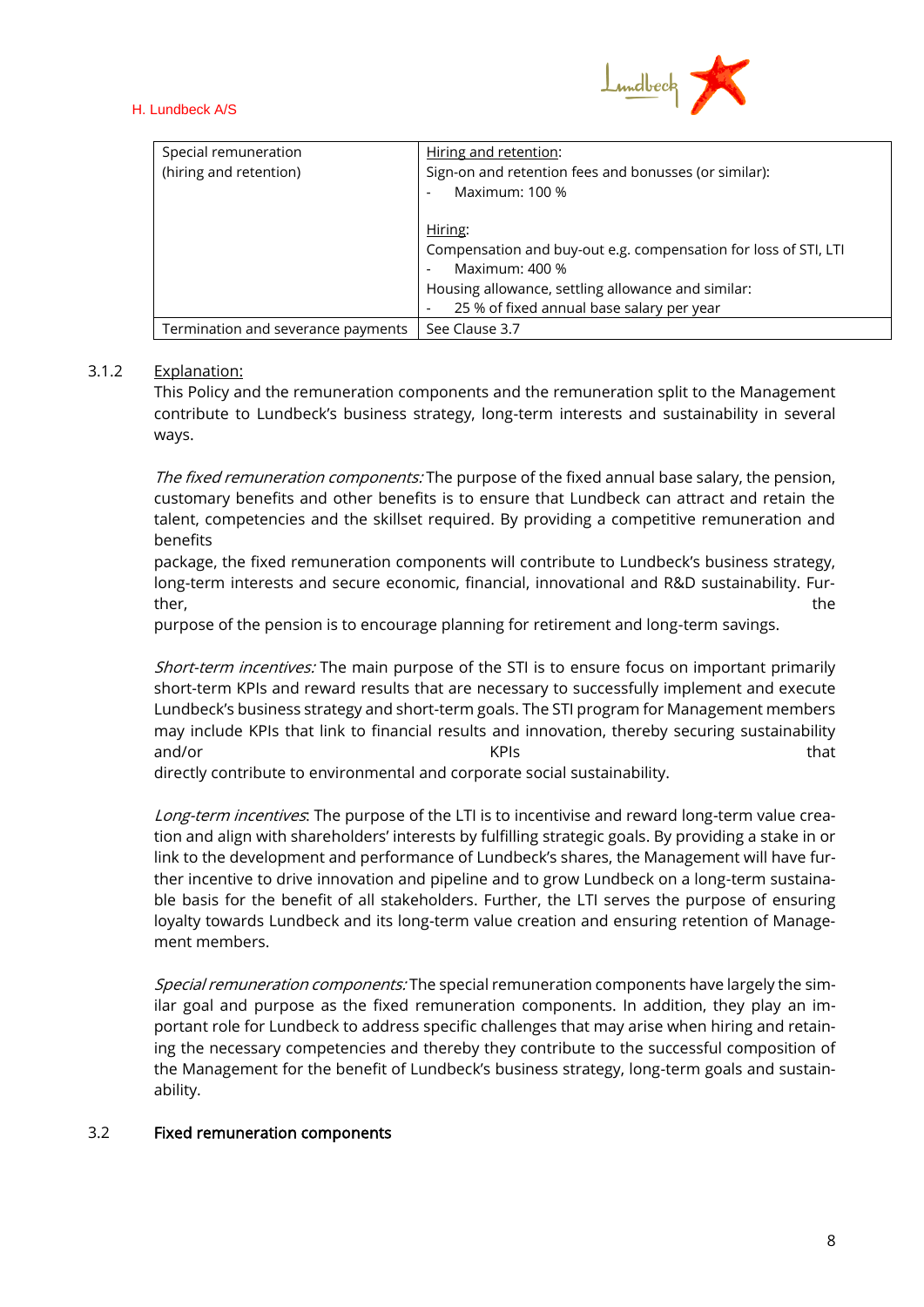

3.2.1 Fixed annual base salary: The fixed annual base salary will be competitive, but not excessive and no maximum salary levels apply. The fixed annual base salary and any subsequent salary increases will be fixed taking into consideration the work required, responsibilities and the performance and results created by the individual members of the Management. Lundbeck does not rigidly ad-

here to market benchmarks but does take into account benchmarks of both national and international companies with a comparable level of Management. The fixed annual base salary will be annually assessed and is determined through individual negotiations with each member of the Management.

- 3.2.2 Pension: The Management will on an individual negotiated basis and as decided by the Board receive pension contributions in the form of a fixed payment of up to 26.1 % of the fixed annual base salary.
- 3.2.3 Customary benefits: Members of the Management may be offered certain customary employment benefits, e.g. mobile phone, private home phone, tablet, membership fees, contingents, newspapers, health insurance and periodicals.
- 3.2.4 Other benefits: Depending on the Management member's individual circumstances, Management members may receive other benefits, such as company car in accordance with company car policy (including running expenses), supplemental training and insurances. Such other benefits will typically represent a relatively small proportion of the total remuneration package and will typically not exceed 10 % of the fixed annual base salary for the individual Management member.
- <span id="page-8-0"></span>3.2.5 Insurance & indemnification: Lundbeck may take out and pay relevant insurances, including customary directors' and officers' liability insurance. Lundbeck shall indemnify and hold harmless Management members from and against claims incurred in the discharge of their duties towards Lundbeck. In addition, Lundbeck shall indemnify and hold harmless other persons comprised by Lundbeck's Executive Management team (as determined by the Board at any given time) who are not registered with the Danish Business Authority and who are covered by Lundbeck's directors' and officers' liability insurance. Any such indemnification shall be secondary to any cover under directors' and officers' liability insurance taken out by Lundbeck from time to time, i.e. Lundbeck shall only become obliged to provide indemnification towards a Management member or a person comprised by Lundbeck's Executive Management team in case the directors' and officers' liability insurance is exhausted. The same principles, limitations, terms and conditions to Lundbeck's indemnification of Board members as set out in Clause [2.2.6](#page-5-0) above shall apply to the Management members and other persons comprised by Lundbeck's Executive Management team.

# 3.3 Variable remuneration components – short-term incentives (STI)

3.3.1 Instruments: Each of the Management members will participate in a STI program that provides an annual cash bonus based on the achievement of predetermined targets/KPIs for the preceding

financial year.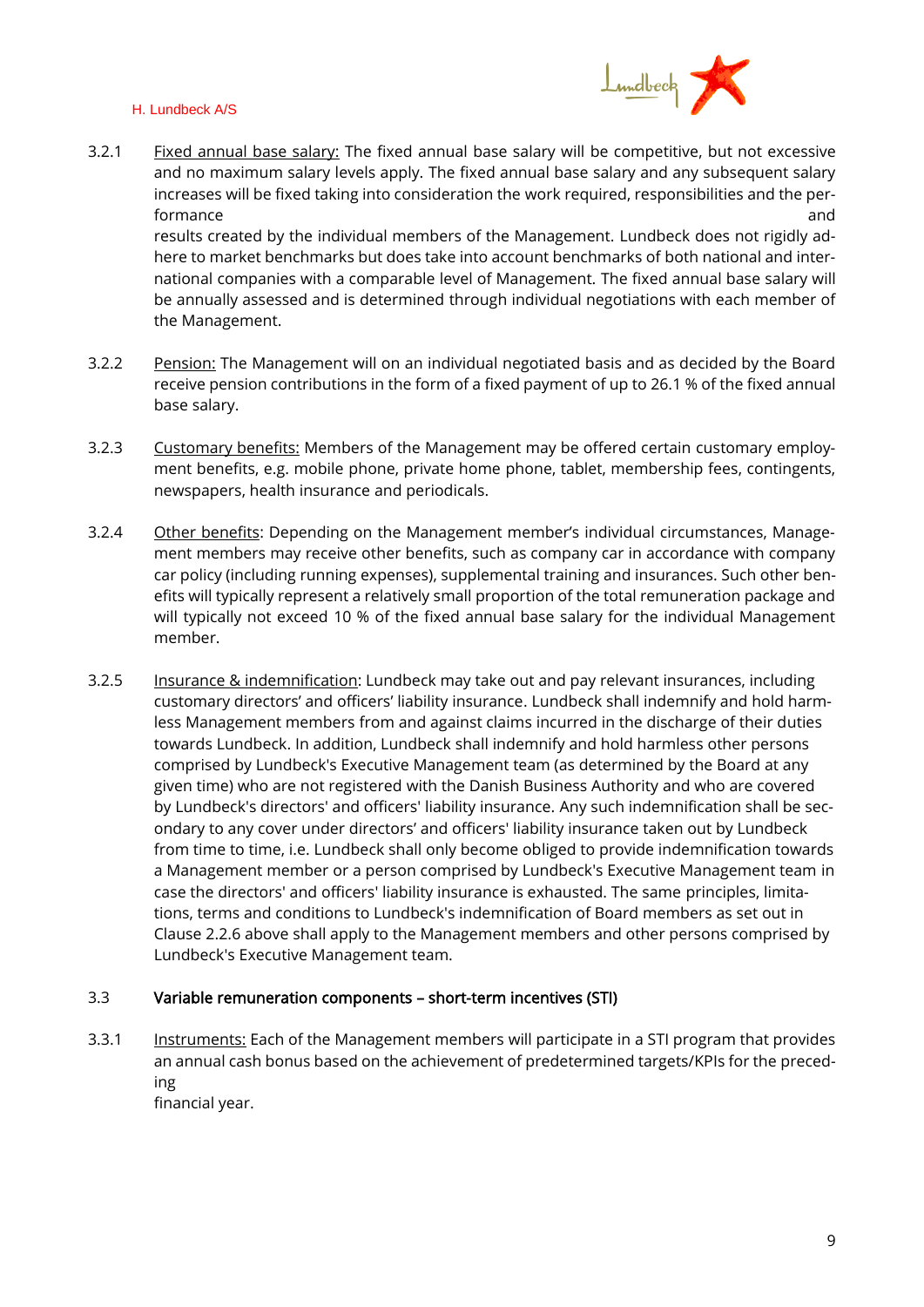

3.3.2 KPIs: KPIs and their individual weightings are generally proposed by the Committee and approved by the Board with the overall aim to align with Lundbeck's strategy and short-term goals for the year.

The KPIs will primarily consist of a range of key financial, non-financial and/or individual performance metrics. The specific measures, targets and weightings may vary from year to year. Examples of KPIs that may be included are: EBIT result, revenue result, pipeline development, criteria to the control of the control of the control of the control of the control of the control of the control of the control of the control of the control of the control of the control of the control of the control of budgets, compliance with internal rules, sustainability targets and execution of specific projects linked to Lundbeck's business strategy and short-term focus areas.

3.3.3 STI payment levels: The STI payment levels will be determined by the Board from year to year. The CEO will have a target of up to 100 % and a maximum of up to 117 % of the fixed annual base

salary. The other Management members will have a target of up to 33.33 % and a maximum of up to 50 % of the fixed annual base salary. All members of the Management, including the CEO, may receive payment below the target and potentially 0 % payment in case of below target performance.

<span id="page-9-2"></span>3.3.4 Assessment of KPIs: The Committee will evaluate to what extent KPIs have been fulfilled, and the Board determines and approves the final pay-out. Such assessment will for some KPIs be based on objective criteria, for example actual EBIT results set out in Lundbeck's audited consolidated

financial statements. For other KPIs – for example KPIs linked to a particular performance, project or task – the assessment will be based on a more specific assessment. However, underlying conditions may change, and the Board will evaluate the impact of these changes based on sound business judgement and as a result hereof decide on the final bonus payments, while taking all material taking all material taking all material taking all material taking  $\sim$ aspects and information available into consideration.

# 3.4 Variable remuneration components – long-term incentives (LTI)

- <span id="page-9-0"></span>3.4.1 Instruments: The Board may on an on-going basis (rolling grants) and, if considered relevant by the Board, on an ad hoc basis in relation to specific events, grant LTI. An LTI grant may include any of the below LTI instruments or any combination thereof:
	- a) Performance Share Units (PSUs): One granted PSU gives the right to receive one or more A-shares and/or B-shares at time of vesting, subject to certain vesting conditions being met.
	- b) Performance Cash Units (PCUs): One granted PCU gives the right to receive a cash payment in the amount of the market price for one or more A-shares and/or Bshares in Lundbeck at time of vesting, subject to certain conditions being met.

#### (collectively "LTI Instruments").

<span id="page-9-1"></span>3.4.2 Grant levels and number of LTI Instruments granted: The grant levels are used to calculate the number of LTI Instruments granted to each of the Management members. If an LTI-program is established, each member of the Management may participate with an awarded value of LTI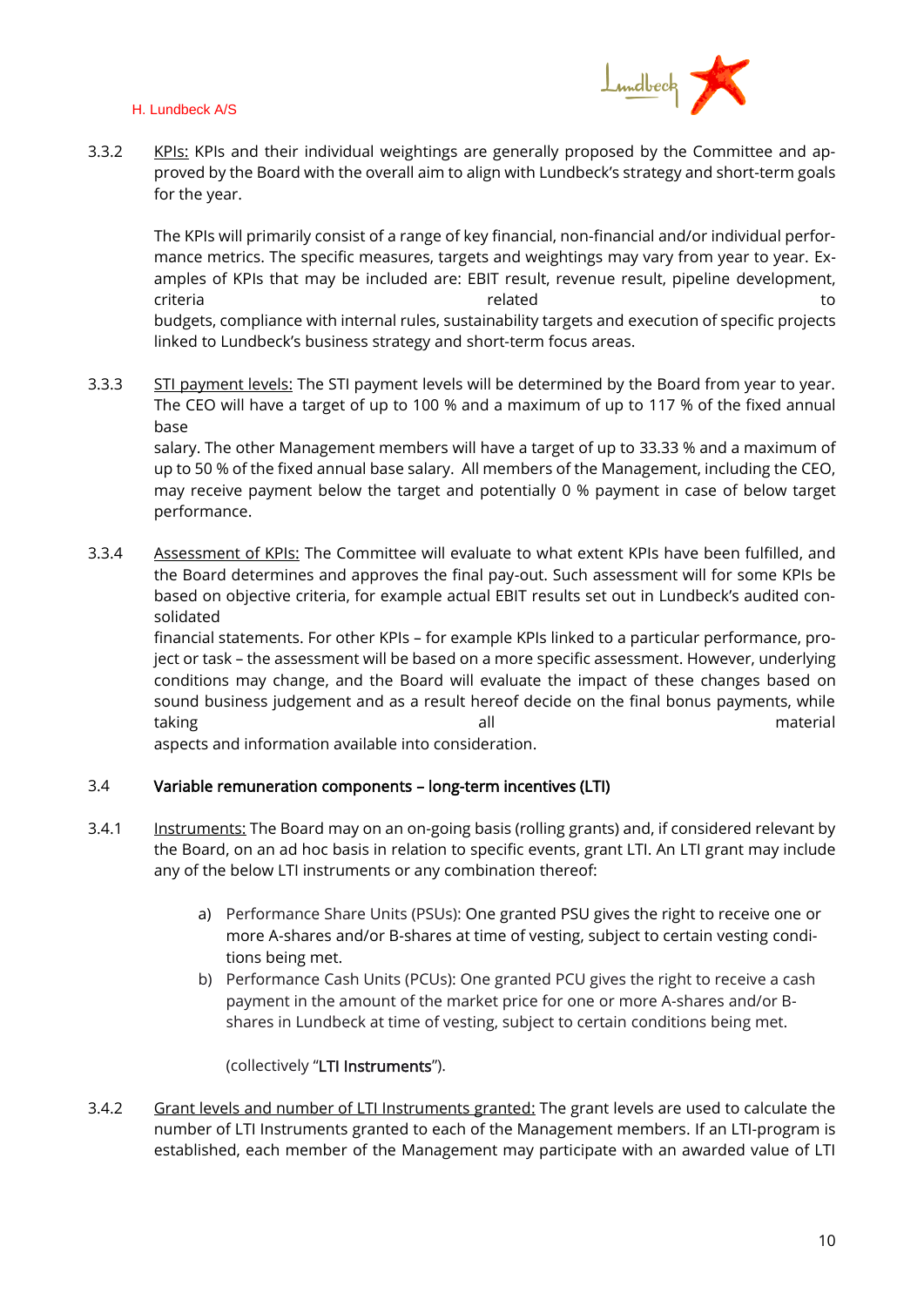

Instruments for the grant year of up to 100 % of the fixed annual base salary (at the time of grant) for the CEO and up to 50 % of the fixed annual base salary (at the time of grant) for other members of the Management.

The number of LTI Instruments granted will be calculated on the basis of Lundbeck's average share price for (each of) the relevant share class(es) in the first 10 banking days after the publication of Lundbeck's financial results or annual report (as decided by Lundbeck) for the year prior to the calendar year where the decision to establish an LTI program is adopted by the Board. Any changes in the share price between the time of calculation of the LTI Instruments' value and the time of grant of the LTI Instruments will not affect the possible maximum number of LTI Instruments to be granted.

- 3.4.3 Grant and vesting/exercise price: The LTI Instruments will be granted free of charge to the Management member and the LTI Instruments will vest/be exercised free of charge for the Management member. The Board may decide to increase the grant price and/or the vesting/exercise price.
- 3.4.4 Vesting period: LTI Instruments granted under an LTI program will generally have a vesting period of three (3) years. The Board may decide a longer vesting period.
- <span id="page-10-1"></span>3.4.5 Conditions for vesting and value at time of vesting: Unless specifically decided otherwise by the Board, there will be no KPIs or conditions for granting of the LTI Instruments. The conditions for vesting will be defined by the Board and may include company performance KPIs (e.g. EBIT or revenue results), strategic (e.g. pipeline development), corporate social responsibility, individual targets and/or continued employment.

The actual number of LTI Instruments vesting is linked to and dependent on the achievement of certain conditions for vesting. The number of LTI Instruments vesting may thus be reduced or lapse entirely if the vesting conditions are only achieved partially or not achieved at all. If none of the vesting conditions are fulfilled, then none of the LTI Instruments will vest, and the value  $\qquad \qquad \text{of} \qquad \qquad \text{the}$ program for the Management member will in such case be 0. The actual value of each vested LTI Instrument depends on the development in Lundbeck's share price.

3.4.6 Assessment of vesting conditions: The assessment of the vesting conditions and relevant KPIs will follow similar principles as the principles set out in Clause [3.3.4](#page-9-2) above.

#### 3.5 Variable Remuneration – clawback and change of STI and LTI

<span id="page-10-0"></span>3.5.1 Clawback: Subject to any applicable rules and regulation, Lundbeck has - in accordance with recommendation 4.1.6 of the Corporate Governance Recommendations - the option to reclaim, in whole or in part, variable remuneration from the Management and/or the Board if the remuneration granted, earned or paid was based on information, which subsequently proves to be incorrect, or if the recipient acted in bad faith in respect of other matters, which implied payment of a too large variable remuneration. The extent to which variable remuneration granted, earned or paid before the Annual General Meeting's approval of this Policy on 23 March 2021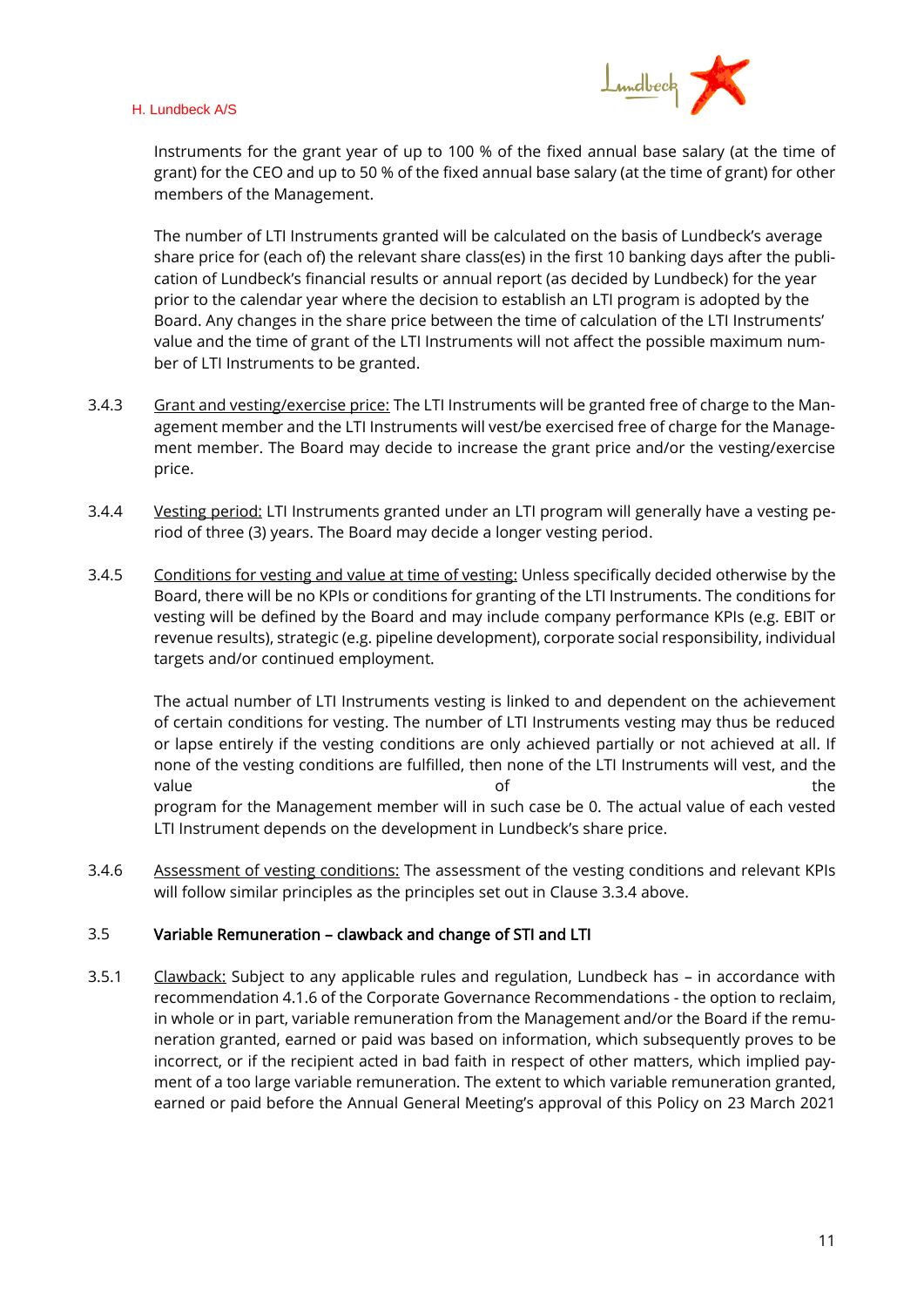

can be reclaimed is to be determined based on the specific wording in the original service contracts, STI and LTI programmes and other general applicable laws and regulation.

3.5.2 Change of STI and LTI programs: The Board may decide that specific terms shall apply for accelerated vesting or exercise, adjust the conditions for grant and exercise as well as for adjustment of the STI and LTI incentive programs in case of certain corporate events (e.g. a takeover in whole or in part, significant divestiture of activities, demerger, merger or other amalgamation of Lundbeck) or other extraordinary circumstances. The Board may also adjust the long-term incentive operation to allow for any changes to Lundbeck's capital structure or in the event of other material events. In such event, the subsequent remuneration report will include a description of the accelerated vesting and the rationale behind it.

The Board also retains the discretion within the policy to adjust targets and/or set different measures, KPIs and weightings if events happen that cause it to determine that the original targets, KPIs or conditions are no longer appropriate, and that amendment is required, so that the targets or conditions achieve their original purpose. Revised targets, measures and KPIs will be, in the opinion of the Board, no less difficult to satisfy than the original conditions.

In extraordinary circumstances, the Board may decide to accelerate the vesting of LTI Instruments and/or to adjust the conditions for exercise. In such event, the subsequent remuneration report will include a description of the accelerated vesting and the rationale behind it.

# 3.6 Special remuneration arrangements

- 3.6.1 Hiring and retention: The Board may on an individual basis grant sign-on and/or stay-on/retention fees or other bonusses in connection with hiring or retaining individual members of the Management. Such fees and bonusses may be granted in cash, STI and/or LTI and will not exceed 100 % of the fixed annual base salary. The relevant terms and conditions for the fees and bonusses will be determined by the Board.
- 3.6.2 Hiring: In addition, if deemed necessary by the Board in special circumstances, the Board may in connection with a hiring compensate or buy-out a specific candidate. Such compensation or buy-out will in normal circumstances not exceed 400 % of the fixed annual base salary. Such compensation or buy-out could be in respect of any compensation foregone at the previous employer

(including, but not limited to incentives foregone or other remuneration terms forfeited on leaving a previous employer) and could be made in any form as considered appropriate by the Board

taking into account the circumstances at the time. The Board will use sound business judgement taking into consideration all material aspects, including the skills and profile of the candidate, Lundbeck's position and the amount to be compensated.

In connection with hiring, the Board may grant on a one-off, monthly or yearly basis housing allowance, settling allowance, relocation costs, school allowance for children, insurance for family and/or may cover costs for external advice and similar benefits. Such amounts will not exceed 25 % of the fixed annual base salary per year.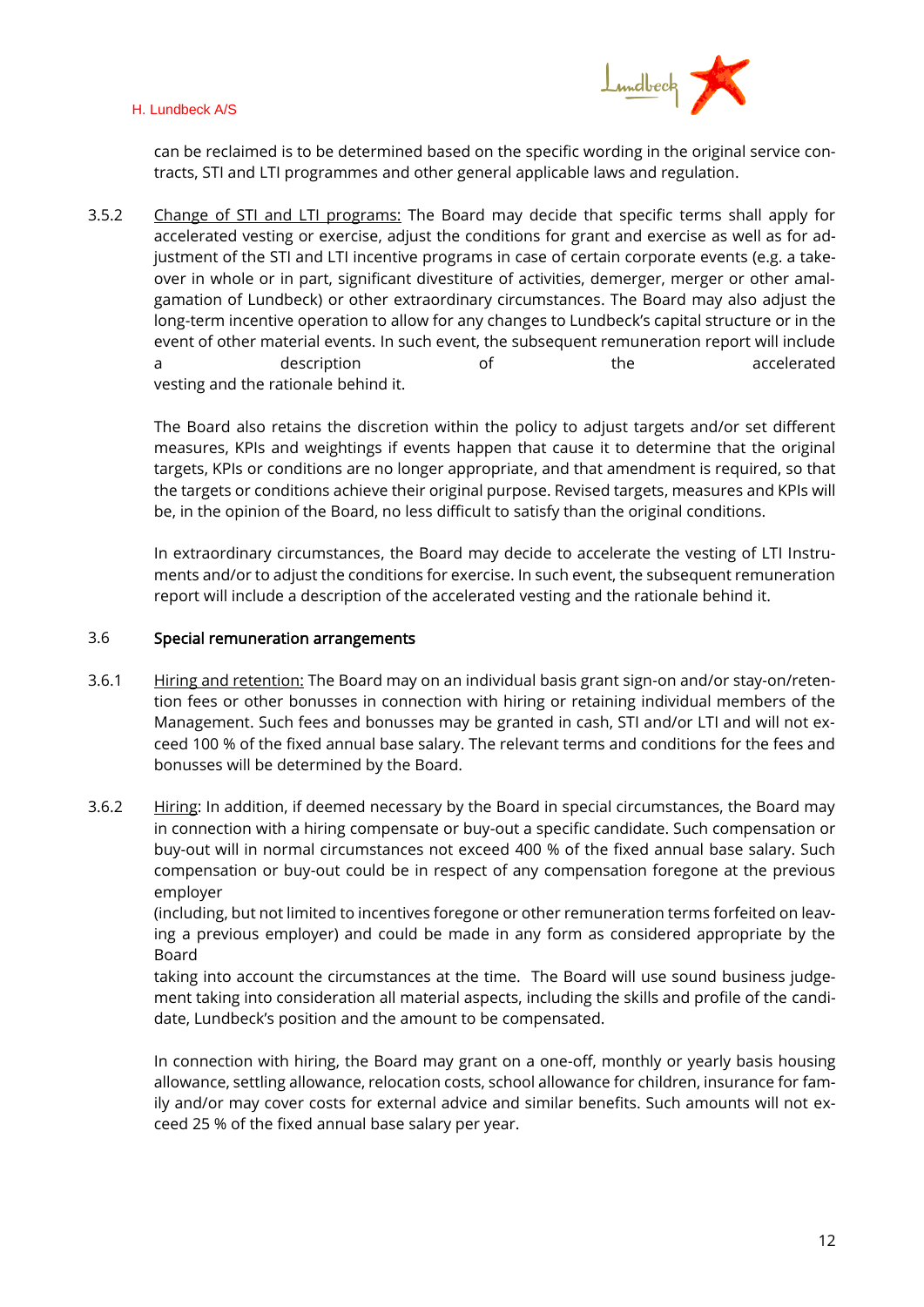

## <span id="page-12-0"></span>3.7 Termination and severance payments

3.7.1 Term and notices: The service contracts with the Management are as a main rule on-going (i.e. not fixed term contracts). In general, the contractual termination notice for Lundbeck will be twelve (12) months, and the contractual termination notice for each Management member will be (6) months. The Board may decide to prolong the contractual termination notice up to twenty-four (24) months for Lundbeck and/or up to twelve (12) months for the Management member.

In the event Lundbeck is acquired or merges the Management members may in certain circumstances be entitled to terminate his or her employment with Lundbeck with a three (3) months' notice and receive compensation up to eighteen (18) months' remuneration, including pension, but excluding benefits.

3.7.2 Other payments, including severance payments: The specific terms and conditions regarding termination, including severance packages and payments, and resignation of members of the Management is determined on an individual basis by the Board taking into consideration all material aspects.

The Management member will as a main rule receive all remuneration components, or a capitalized value of remuneration components, during the notice period and Lundbeck will as a main rule and depending on the circumstances not off-set other income, including if the Management member is released from duties.

Non-vested LTI will as main rule lapse in case of termination. However, in certain 'good leaver' situations the Board may decide that non-vested LTI will not lapse and/or decide to capitalize or otherwise financially compensate the Management member for the loss of future grant and/or loss of non-vested LTI Instruments.

Lundbeck may offer severance payments corresponding of up to twelve (12) months of the fixed annual base salary.

The Board may – depending on the situation and the provisions of the respective service agreements – compensate the Management member for applicable non-competition and non-solicitation clauses with an amount of up to 100 % of the fixed annual base salary.

The Board may decide to cover relocation, costs for tax advice and similar costs, if relevant, for Management members and their household.

# 4. PROCESS FOR DRAFTING, REVISION AND IMPLEMENTATION OF THE POLICY

4.1 Drafting, supervision and revision: This Policy has been prepared in accordance with the Shareholder Right Directive (Directive (EU) 2017/828) as implemented by the Danish Companies Act, Articles 139 and 139 a).

The Committee will together with the Board supervise that the principles in this Policy are adhered to. The Committee will ensure that a remuneration report is drafted in accordance with applicable legislation.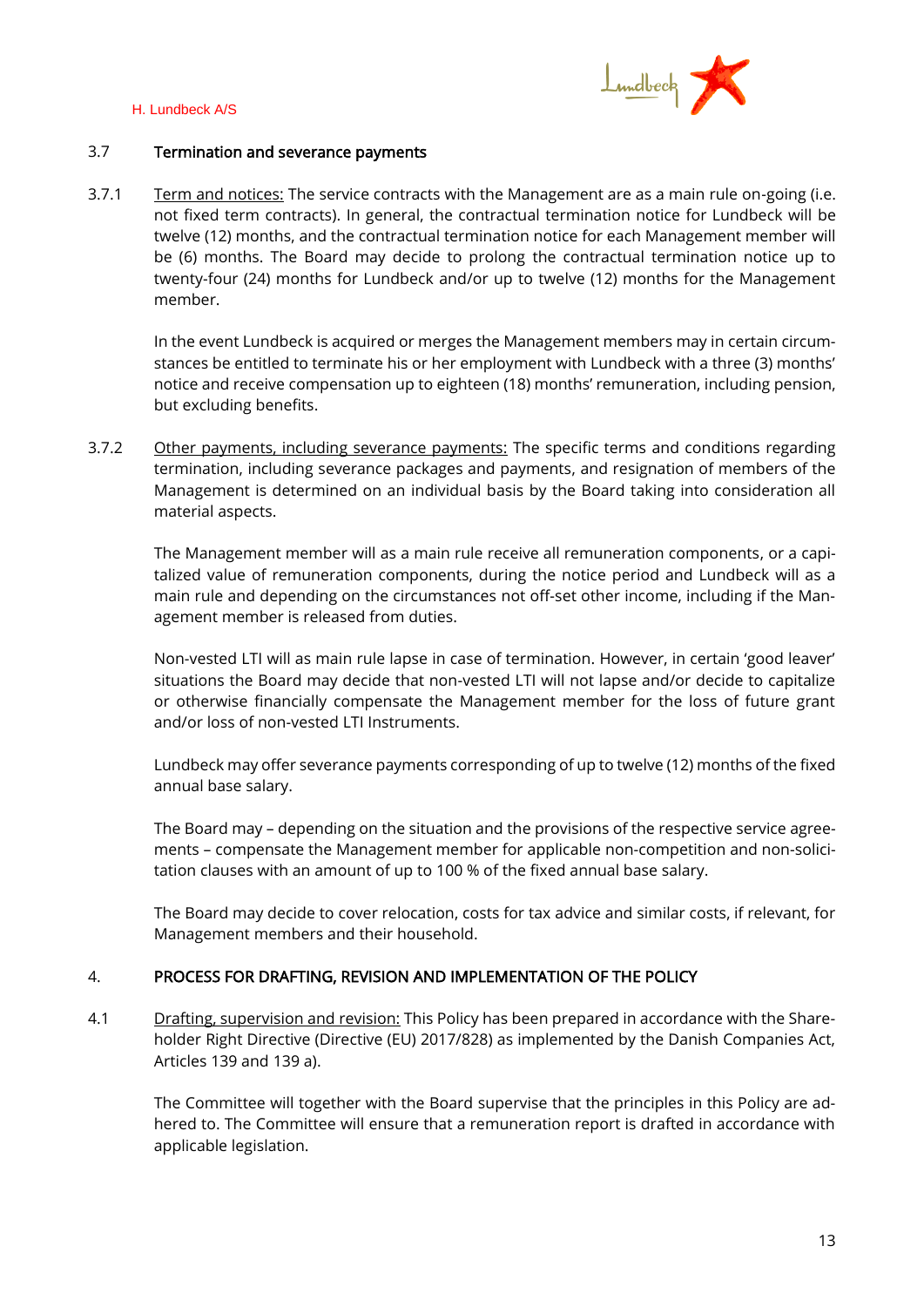

The Committee will review the Policy once a year in order to determine whether the Policy fits Lundbeck's short- and long-term goals and the shareholders' interests. Any amendments to the Policy will be proposed to the Board for approval, and any material amendments to the Policy will be presented to the General Meeting for approval. The Committee will include relevant competencies in the drafting and revision of this Policy and may use external advisors.

4.2 Employees' salary terms: The salary and other terms of employment, including collective agreements, for the wider workforce of Lundbeck have been taken into consideration when drafting this Policy. Lundbeck offers local market-based compensation and career opportunities, which attracts and

retains necessary talents. Lundbeck believes in recognizing strong individual performance, and Lundbeck will differentiate reward accordingly. When determining compensation, it is taken into

account how the employee's pay compares to the market alongside other factors such as the individual's experience and sustained performance.

Several of the remuneration components are similar for the Management and the wider workforce of Lundbeck. The remuneration structure for Lundbeck's expanded leadership team members follows the same structure and includes similar salary components as the Management. From a certain senior level and up the employees are entitled to base salary, LTI and STI (linked to both company performance and individual performance metrics) and customary benefits such as company car, telephone and newspaper. All other employees of Lundbeck are entitled to base salary, pension, yearly STI linked to company performance targets and certain benefits according to local collective agreements, employment law and market practice. The above may be subject to change by Lundbeck.

4.3 Conflict of interest: The Committee will ensure that no conflict of interest will arise. No conflict of interest will arise in regard to Board remuneration since both this Policy and the remuneration of the Board for any current financial year will be approved by the Annual General Meeting.

The Management may be consulted, as appropriate, in connection with the determination or revision of the Policy, but the Management has no independent decision competencies in relation to the Policy, which is prepared by the Committee and approved by the Board and the Annual General Meeting. In order to minimize the risk of conflict of interest, the Committee will not use the same external advisor as the Management.

# 5. EXISTING COMMITMENTS AND DEROGATION FROM THE POLICY

5.1 Existing commitments and mandatory laws: The Board reserves the right to make any remuneration payments and fulfil existing contractual obligations, including to our current CEO, notwithstanding that they are not in line with the Policy: a) where the terms of the payment were agreed before the Policy was approved by the shareholders; b) where the terms of the payment were agreed at a time when the relevant individual was not a member of the Management and the payment was not in consideration for the individual becoming a member of the Management; or c) if a payment is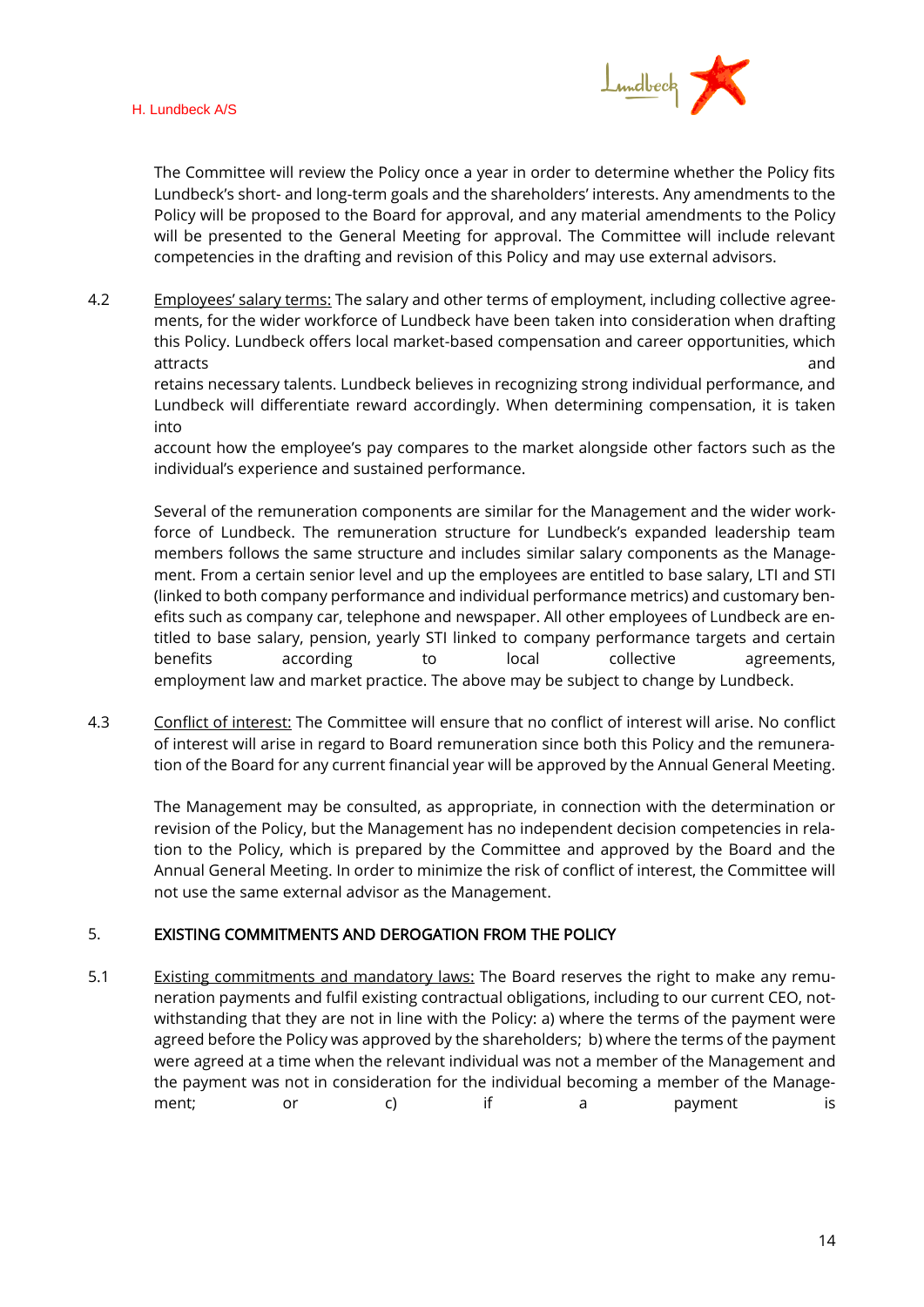

required in accordance with mandatory laws and regulations. Such payments shall not be considered a derogation from the Policy.

- 5.2 Minor changes: The Board may make minor amendments to the Policy for regulatory, exchange control, tax or administrative purposes or in order to account for a change in legislation or regulation without obtaining approval by the General Meeting.
- 5.3 Derogation: The Board may, in special circumstances, decide to temporarily derogate from the Policy. Such derogation must be based on a substantiated recommendation from the Committee to the Board and is subject to the Board's approval. Special circumstances mean situations in which the derogation from the Policy is necessary to serve the long-terms interests and the sustainability of Lundbeck or to assure its viability. Such special circumstances could, for example, be the hiring of new members of the Management or retention of existing Management members and the relevant components for deviation could in such a situation be the maximum limit for compensation and buy-outs, award of one-off bonus or other extraordinary incentivebased **remuneration**, **e.g.** e.g. sign-on bonus, retention bonus, STI, LTI or other schemes. Derogation from the Policy is only justified in the time span of the exceptional circumstances and must be suspended when the derogation is no longer necessary to serve the long-term interests and the sustainability of Lundbeck.

# 6. EFFECTIVE DATE AND PUBLICATION

- 6.1 If approved by the Annual General Meeting, the Policy will take effect from 23 March 2021. The Policy will be presented to the General Meeting at least every fourth (4) year and upon material amendments to the Policy. Lundbeck will in accordance with applicable legislation prepare a remuneration report.
- 6.2 This Policy will be available on Lundbeck's website, [www.lundbeck.com.](http://www.lundbeck.com/)